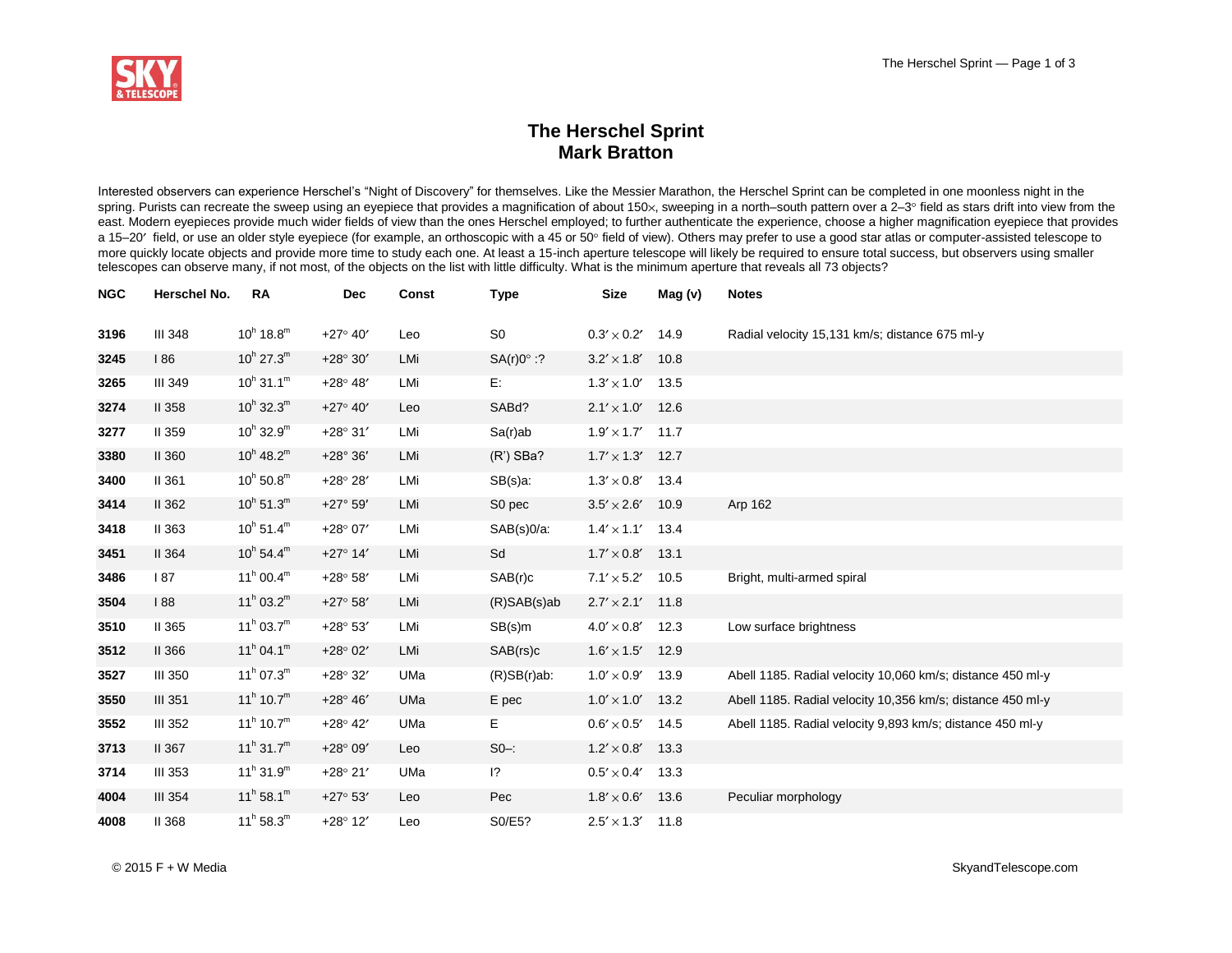

| 4017 | <b>II 369</b>                                         | $11^h 58.8^m$            | $+27^{\circ} 27'$ | Com | SABbc           | $1.8' \times 1.4'$                 | 12.7 | Arp 305 (with NGC 4016)                                   |
|------|-------------------------------------------------------|--------------------------|-------------------|-----|-----------------|------------------------------------|------|-----------------------------------------------------------|
| 4080 | <b>III 355</b>                                        | $12^h$ 04.9 <sup>m</sup> | $+27^{\circ} 00'$ | Com | Im?             | $1.2^{\prime} \times 0.5^{\prime}$ | 13.9 |                                                           |
| 4104 | <b>II 370</b>                                         | $12^h$ 06.7 <sup>m</sup> | $+28^{\circ} 10'$ | Com | S <sub>0</sub>  | $2.6' \times 1.5'$                 | 12.2 |                                                           |
| 4131 | <b>III 356</b>                                        | $12^h$ 08.8 <sup>m</sup> | $+29^{\circ} 18'$ | Com | Sb              | $1.3' \times 0.7'$                 | 13.3 | Triplet with NGC 4132 and NGC 4134                        |
| 4132 | <b>III 357</b>                                        | $12^h$ 09.0 <sup>m</sup> | $+29^{\circ} 15'$ | Com | Sab             | $1.1' \times 0.3'$                 | 14.0 | Spiral MCG+5-29-24 immediately ENE seen by Herschel?      |
| 4134 | <b>II 371</b>                                         | $12^h$ 09.2 <sup>m</sup> | $+29^{\circ}$ 11' | Com | Sb              | $2.2'\times0.9'$                   | 13.1 |                                                           |
| 4169 | <b>III 358</b>                                        | $12^h$ 12.3 <sup>m</sup> | $+29^{\circ}$ 11' | Com | SO/a            | $1.8' \times 0.9'$                 | 12.3 | Hickson 61. Quartet with NGC 4173, NGC 4174 and NGC 4175  |
| 4173 | <b>II 372</b>                                         | $12^h$ 12.3 <sup>m</sup> | $+29^{\circ} 13'$ | Com | Sdm             | $5.0' \times 0.7'$                 | 13.3 | Hickson 61. Foreground object? Radial velocity 1,122 km/s |
| 4174 | <b>III 359</b>                                        | $12^h$ 12.5 <sup>m</sup> | $+29^{\circ}09'$  | Com | S <sub>0</sub>  | $0.8^{\prime}\times0.3^{\prime}$   | 13.6 | Hickson 61                                                |
| 4175 | <b>III 360</b>                                        | $12^h$ 12.5 <sup>m</sup> | $+29^{\circ} 10'$ | Com | Sbc             | $1.8' \times 0.4'$                 | 13.4 | Hickson 61                                                |
| 4185 | <b>II 373</b>                                         | $12^h$ 13.4 <sup>m</sup> | $+28^{\circ}31'$  | Com | Sbc             | $2.6^{\prime}\times1.9^{\prime}$   | 12.3 |                                                           |
| 4196 | <b>II</b> 374                                         | $12^h$ 14.5 <sup>m</sup> | $+28^{\circ} 25'$ | Com | S0?             | $1.2' \times 0.9'$ 12.9            |      |                                                           |
| 4209 | <b>II 375</b>                                         | $12^h$ 15.4 <sup>m</sup> | $+28^{\circ} 28'$ | Com |                 |                                    |      | Star? Non-existent? Duplicate observation of NGC 4185?    |
| 4251 | <b>89</b>                                             | $12^h$ 18.1 <sup>m</sup> | $+28^{\circ}$ 11' | Com | SB0? sp         | $3.6' \times 1.5'$                 | 10.6 | <b>Bright lenticular</b>                                  |
| 4275 | II 376                                                | $12^h$ 19.9 <sup>m</sup> | $+27^{\circ} 37'$ | Com | S?              | $0.8^{\prime}\times0.7^{\prime}$   | 12.8 |                                                           |
| 4278 | $190 = 11322$                                         | $12^h$ 20.1 <sup>m</sup> | $+29^{\circ}$ 17' | Com | $E1-2$          | $4.1' \times 3.8'$                 | 10.2 | With NGC 4283 and NGC 4286, discovered March 13, 1785     |
| 4283 | $II$ 323 = $II$ 377 12 <sup>h</sup> 20.4 <sup>m</sup> |                          | $+29^{\circ} 19'$ | Com | E <sub>0</sub>  | $1.5^{\prime} \times 1.5^{\prime}$ | 12.1 |                                                           |
| 4310 | <b>II 378</b>                                         | $12^h$ 22.4 <sup>m</sup> | $+29^{\circ} 13'$ | Com | $(R')SAB(r)0+?$ | $2.2'\times1.2'$                   | 12.3 |                                                           |
| 4375 | <b>II 379</b>                                         | $12^h$ 25.0 <sup>m</sup> | $+28^{\circ} 34'$ | Com | SB(r)ab pec:    | $1.6' \times 1.4'$                 | 13.0 |                                                           |
| 4393 | <b>III 361</b>                                        | $12^h$ 25.9 <sup>m</sup> | $+27^{\circ} 34'$ | Com | SABd            | $3.2'\times3.0'$                   | 12.2 | Low surface brightness                                    |
| 4448 | 191                                                   | $12^h$ 28.3 <sup>m</sup> | $+28^{\circ}37'$  | Com | $SB(r)$ ab      | $3.9^{\prime}\times1.4^{\prime}$   | 11.2 | Bright, inclined ring galaxy                              |
| 4475 | <b>III 362</b>                                        | $12^h$ 29.8 <sup>m</sup> | $+27^{\circ} 15'$ | Com | SAbc            | $2.0' \times 1.0'$                 | 13.5 |                                                           |
| 4556 | <b>II 380</b>                                         | $12^h$ 35.8 <sup>m</sup> | $+26^{\circ} 55'$ | Com | $E+$ :          | $1.2' \times 1.0'$                 | 13.2 |                                                           |
| 4559 | 192                                                   | $12^h$ 36.0 <sup>m</sup> | $+27^{\circ} 58'$ | Com | SAB(rs)cd       | $10.7' \times 4.4'$ 10.0           |      | Large, bright spiral                                      |
| 4692 | <b>II 381</b>                                         | $12^h$ 47.9 <sup>m</sup> | $+27^{\circ} 13'$ | Com | $E+$ :          | $1.3' \times 1.3'$ 12.8            |      | Abell 1656                                                |
| 4793 | 193                                                   | $12^h 54.7^m$            | $+28^{\circ} 56'$ | Com | SAB(rs)c        | $2.8^{\prime}\times1.5^{\prime}$   | 11.9 |                                                           |
| 4798 | <b>II 382</b>                                         | $12^h 54.9^m$            | $+27^{\circ} 25'$ | Com | $SO-$ :         | $1.2' \times 0.9'$                 | 13.2 | Abell 1656                                                |
| 4816 | <b>II 383</b>                                         | $12^h 56.2^m$            | $+27^{\circ}$ 45' | Com | $S0 -$          | $1.3' \times 1.1'$                 | 12.8 | Abell 1656                                                |
| 4827 | <b>II</b> 384                                         | $12^h 56.7^m$            | $+27^{\circ}$ 11' | Com | $S0$ :          | $1.4' \times 1.3'$ 12.8            |      | Abell 1656                                                |